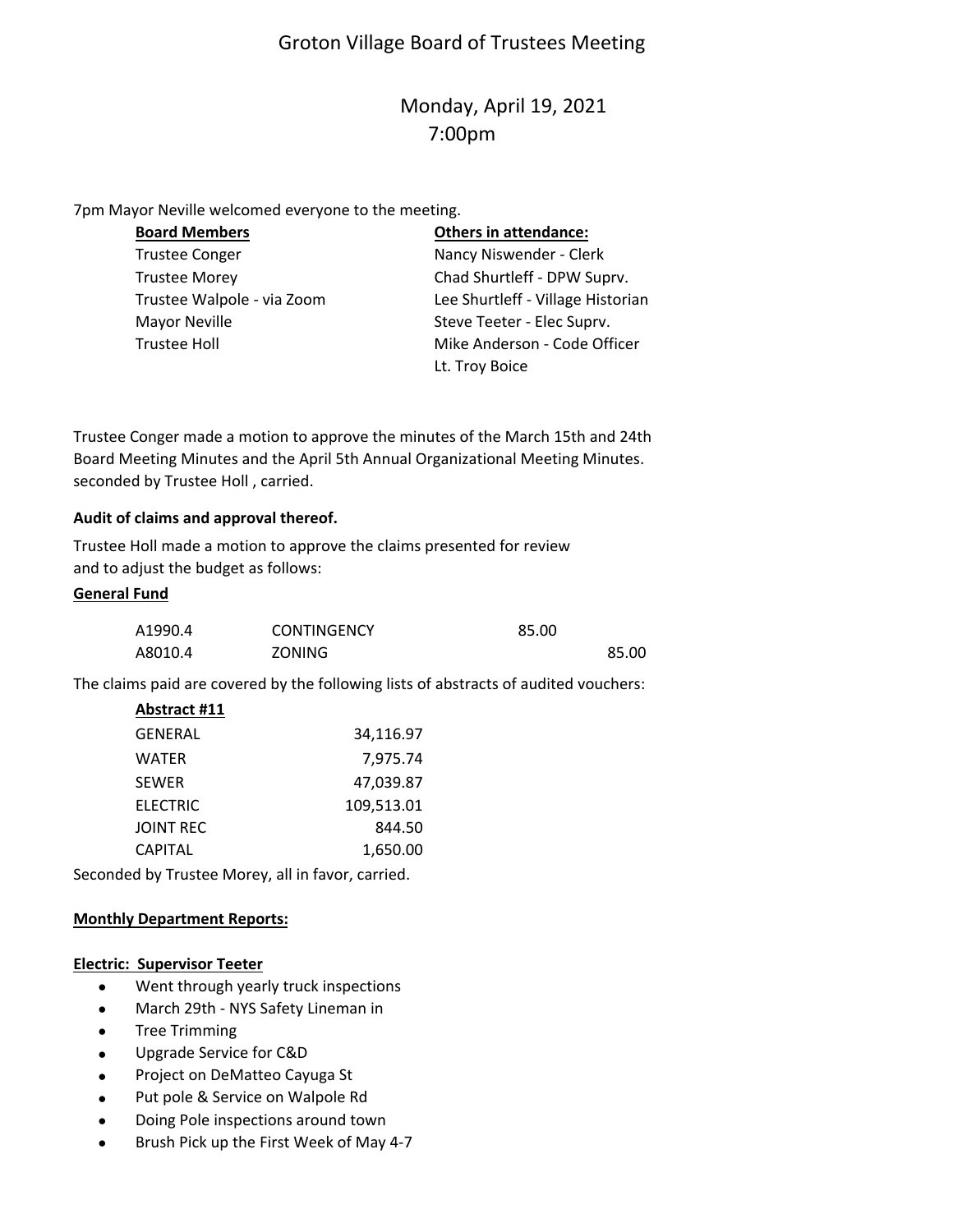### **Fire Dept**

- Brush Fire ‐ Stevens Rd
- Brush Fire ‐ Salt Rd & McLean
- Burn Ban ‐ until May 14, 2021
- New Ambulance set to arrive Middle of May.
- Tanker 822 ‐ taken out of service ‐ saddle under back tank is rusting out. Looking at options.
- Fireworks ‐ July 2nd ‐ working with school to see if it can be done there this year, still deciding.
- $\bullet$ Jr Firefighter camp work on code complaint plan. New updated guidelines should be in the end of the month.
- Hannah Rosenthal heading back to Long Island and transferring to Smithtown fire Dept.
- $\bullet$ John Schwartz has applied to be a member ‐ he has been approved by the Fire Department Board.

# **Department of Public Works**

# **Completed Work/Projects:**

- **Equipment repairs, backhoe, street sweeper.**
- Begin street sweeping.
- Finish cleaning up the salt shed collapse.
- Repair fuel pumps at the garage.
- Miscellaneous repairs at the water filtration plant.
- Repair a broken curb valve at 116 Lincoln Ave.
- Clean the Main St. lot from dumping snow.
- Lawn and snowplow clean up.

# **Schedule of Work**

- Flush hydrants the week of 4/26.
- Install water and sewer, new house on Barrows St.
- Continue street sweeping.
- Begin getting the pool & park ready for summer.

Mayor asked Suprv. Teeter and Suprv. Shurtleff to check the Waterworks out for signs for No Motorized Vehicles. Add them if needed.

# **Recreation Director Report**

Groton Joint Recreation Committee Jennifer Jones‐ Director Report & Comments

Winter Programming: March 8th‐ March 31st

- Youth Basketball 25 Boys Grades 4‐6th‐ run by Marty Slade, Doug Portzline, KP McClain, Nate Reynolds 14 Girls grades 4‐6th‐ run by Sue Bishop & Varsity Helpers
- Youth Wrestling

Coach invitation for 10 youth – run by Jeff Brockway & Jayme Evans

Babysitting Class‐ Was March 6th at the Legion community room. 9 participants.

# Spring Programming

- $\bullet$ Art Programming‐ Color Theory Classes starting in April 7th. These classes are funded by the Community Arts Partnership Grant. Classes will be held from 4‐5pm, Wednesdays at the legion. Class filled in 48 hours. 12 Participants
- $\bullet$ Youth baseball & Softball‐ registration has now closed with 156 participants! (151 in 2019) Since we cannot use school fields until April 19th, we will be utilizing the park field for older teams. The 10U and 12U teams (3) will start practicing at the park next week. I have requested some gym time next week for some drills for the younger teams.

Leon inquired on coaching and Dir. Jones said they are all set.

Youth Track‐ TBD – Scott and Jennifer are ready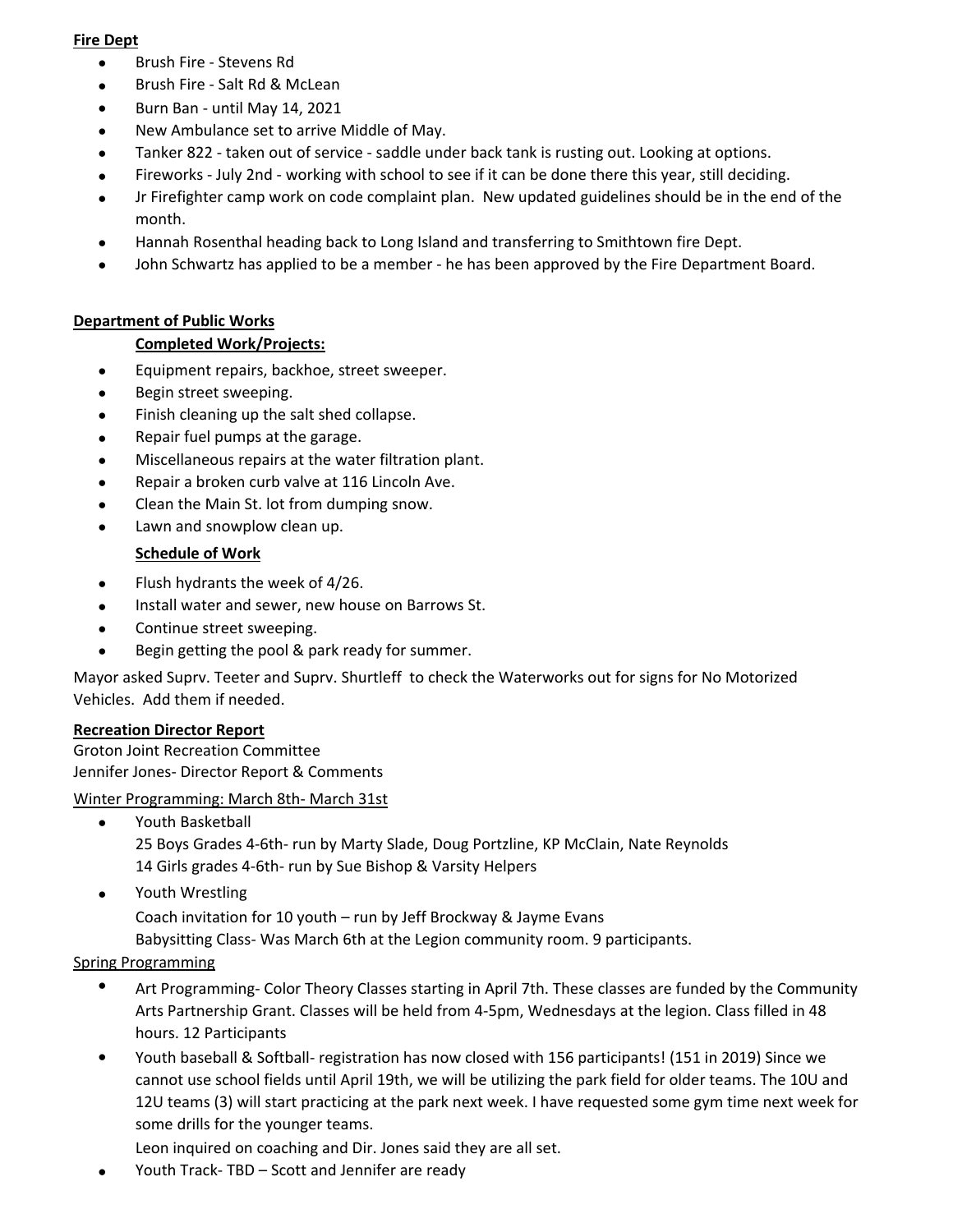### Summer Planning

- Summer Concerts: Friday's 6:30‐9pm July 9‐ Richman & The Po'BoYz Aug 13th‐ Donna & The Mystics July 16th‐ StrayCat Willie & the Strays Aug 20th‐ 3's A Crowd July 23rd‐ Iron Horse Thursday Aug 26th‐ TBD Old Timers Band July 30th‐ Tink Bennett & Tailor Made Aug 6th‐ Cruise Control Food trucks at Concerts-MoMo's and Alexanders are splitting the concerts dates to serve food. Aug 20th concessions will be done by the Groton Fire Dept.
- July 4th Fireworks are planned to be held by the Groton Fire Dept. Location TBD.
- Summer Camps confirmed are Art, Golf, Jr. Fire, Tennis, Dance, Hiking and Track. TBD: Trail Maint, Basketball, and Archery. Summer Booklet will be electronic with flyers send home to parents. I will also do Instagram and Facebook posts to promote.
- Farmer's Market with CCE does not seem to be moving forward at this time.
- $\bullet$ Crafts: A happy medium? ‐ Recommendation is for pick up at the park for this year. An example done so they can see.

Monica mentioned there would be lunch pickups at the Main St pavilion and crafts can be there too.

# Pool & Summer Staffing:

- Pool staffing is very low. However, we do have a pool director with a WSI!
- $\bullet$ Monica mentioned to contact workforce NY to see if they would be willing to help with the cost of classes and help find people that may want a job.
- $\bullet$ Jenn Dean – asked if something could be sent to Groton High School students to see if there was interest.
- $\bullet$ Scott Weeks said he would notify some of the students if we had information on how they could get the training.
- Lifeguard training is set up to recertify all 2021 guards in June at our cost.
- $\bullet$ Pool COVID rules & Hours- How would we like to offer use of the pool this year? Groton residents and guests. Preregistration required.

# **Nick Wager – GYS April Report**

- $\bullet$ Youth Spotlight was Lilly – a 5th grader which is one of two transgender youth. Nick said that it is awesome that we can provide support to her at the program, she was able to connect with one of her best friends at school.
- $\bullet$ Mondays helping at the food pantry with 12 kids, and they are doing great work. They will get some certificates from community members to recognize them.
- $\bullet$ Outdoor adventure – Tuesday (11 youth) and Friday (12 youth) – including everyone if it remains manageable. They must build TPs, fires, building their kites, taught knife safety.
- $\bullet$ Last Friday they did an easter egg hunt, had pizza, and the kids got prizes at the park, which was a great time for the kids. So many of them did not get to do that due to Covid this year and even last year.
- $\bullet$ Nick is having the youth create logos for the Groton Youth Services, and he asks that the Commission used it and they will get a prize.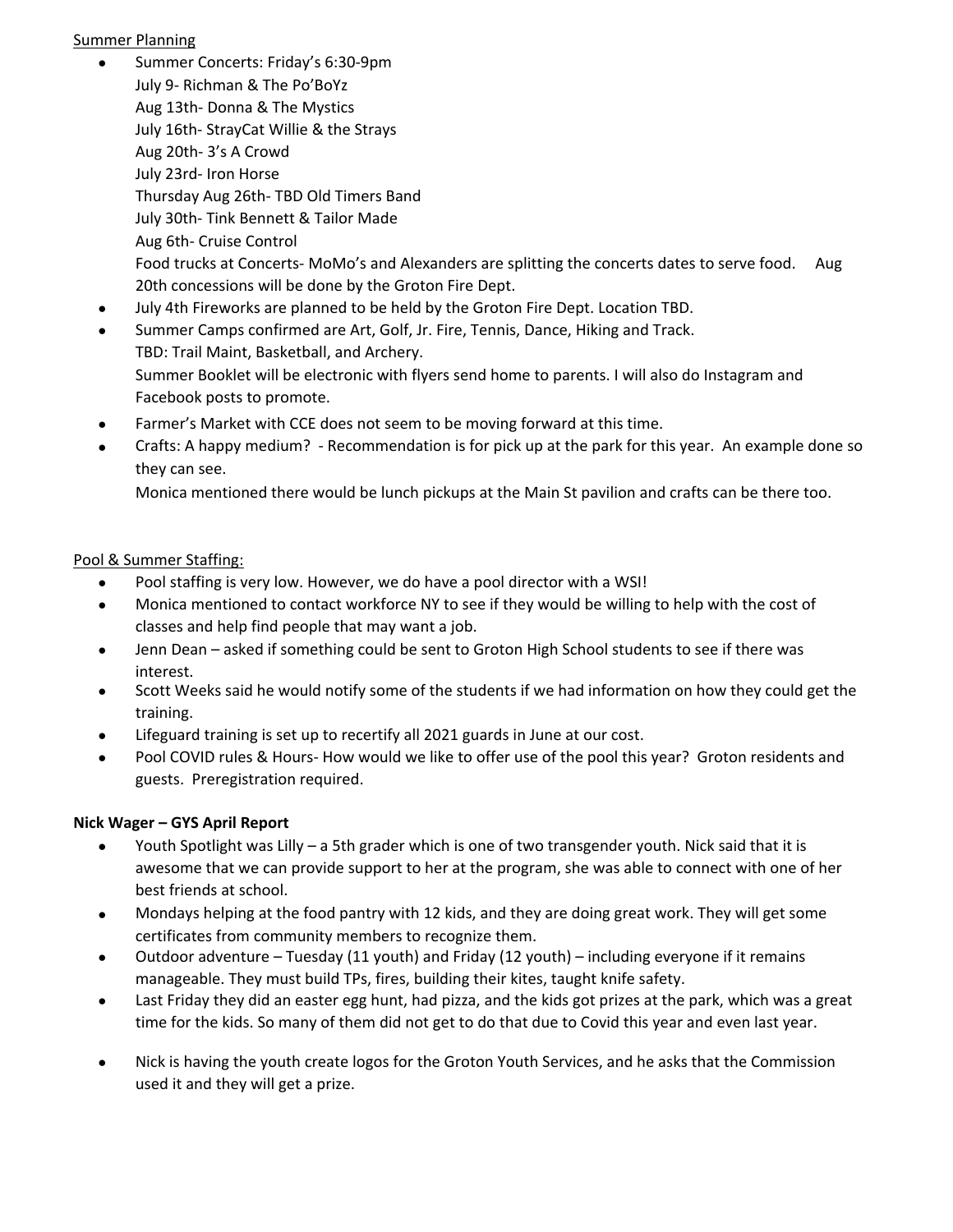- $\bullet$ Dance there is 11 youth, and it happens on Thursday afternoon, they are preparing for their recital in June. The dance teacher was having difficulty teaching with two different groups, so they have moved everyone into one group, and things are going well. We have a 9th grader registered for the program in the park, and he is doing a really good job.
- $\bullet$ Nick said that one of the youths, with help from their dad, made their own TP and the mother shared those photos with Nick.
- $\bullet$ Summer Camp is something that has been something that they are working on, and we will talk more later. But Nick is very excited and recently did a training on how you need on Zach is going to be the Assistant Director for summer camp. The community is going to provide hot breakfast and lunch for the kids during the day, and they will also provide space for pods during the summer camp.
- $\bullet$ Glenn said the numbers looked great and he was very surprised with the number, and he was very impressed. He followed up to ask if the recital would be open to everyone, and Nick said that It should be, that depends on the space that they are in. However, if it is in the park there are no issues.
- $\bullet$ Glenn asked if we know about being in the building…Nick said they had reached out, but they did not know yet.
- $\bullet$ Pegi said that someone from Cornell‐‐as I recall‐‐had offered to help with logo design. Can we find someone who would be willing to work with the contest winner? Nick said that it would be something that could be done.
- $\bullet$ Nick also said that he took a training called, The Benefits of Time and Nature.

# **Police Department**

## **Lt. Troy Boice Reported**

A person in the village is printing out and selling fake temporary tags. Be on the lookout.

#### **Code Officer Andersen Reported:**

- $\bullet$ Photos sent from Hotel items left out & Propane tank. The mattresses have been cleaned up, but there is a lot of other items
- 700 S. Main was sent a letter for clean up.
- Court order to Mary Pai on Spring St. for clean up items which she has not responded.
- New home on the Corner of Barrows & Baken
- C of O for Library
- C of O for Rackers on Spring St
- Toolans on Peru getting cleaned up.
- 8 Apartment inspections have been done
- 135 Main Dog Grooming Business going in. She applied for a sign permit.
- Mike Andersen notified the Board that he expects to be unable to continue in his position and that we should begin looking for a new code officer.